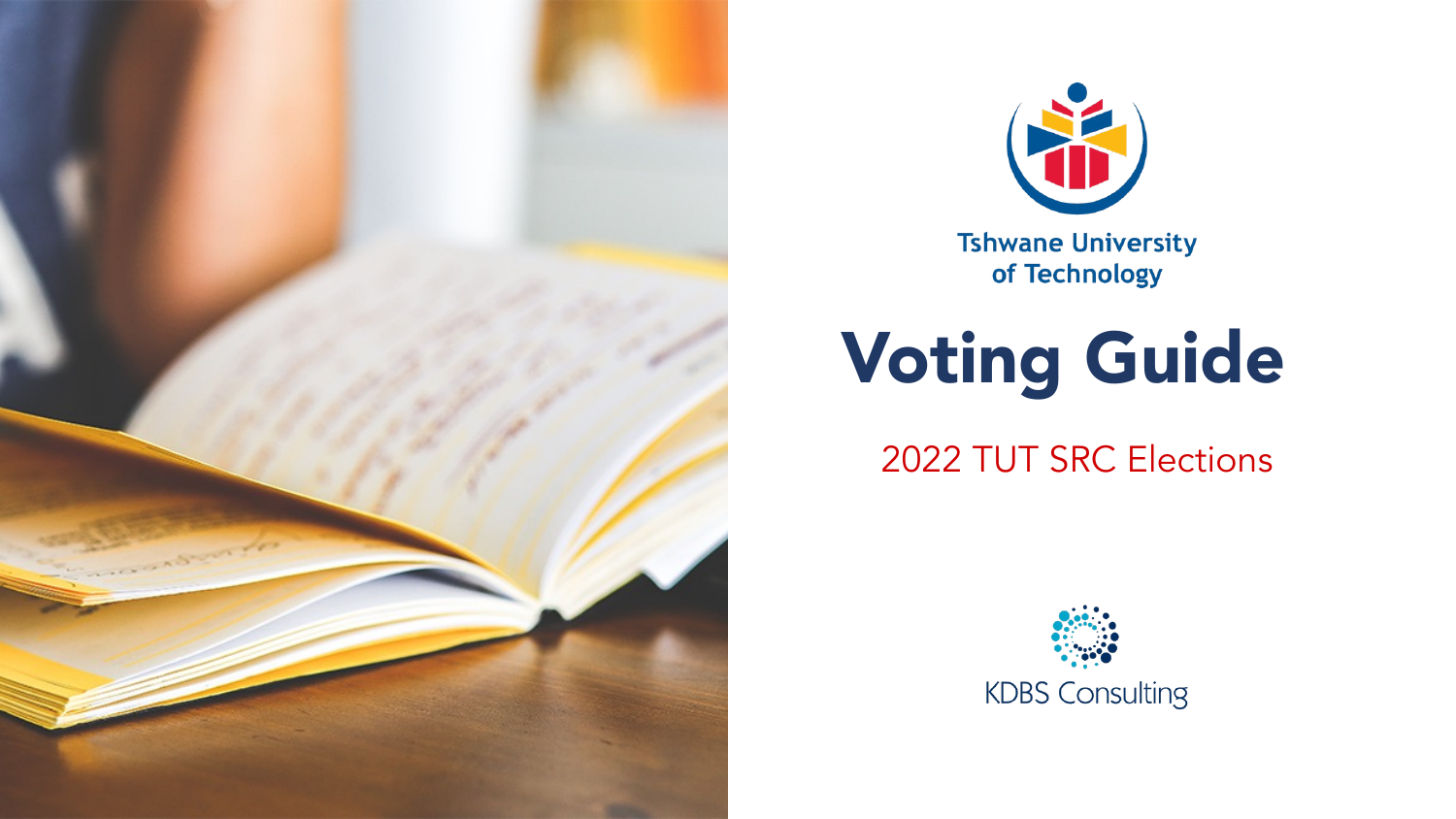# Online Voting

Elections and Portfolios being contested

| Campus              | <b>Elections</b>                   | <b>Portfolios</b> | <b>Electoral System</b> |
|---------------------|------------------------------------|-------------------|-------------------------|
| <b>All Campuses</b> | <b>Institutional SRC Executive</b> | $\overline{7}$    | <b>PR</b>               |
| <b>Emalahleni</b>   | <b>CSRC</b>                        | 9                 | <b>PR</b>               |
| <b>Garankuwa</b>    | <b>CSRC</b>                        | 9                 | <b>PR</b>               |
|                     | Economics & Finance Faculty        | $\overline{2}$    | <b>FPTP</b>             |
| <b>Polokwane</b>    | <b>CSRC</b>                        | 9                 | <b>PR</b>               |
| <b>Soshanguve</b>   | <b>CSRC</b>                        | 9                 | <b>PR</b>               |
|                     | <b>ICT Faculty</b>                 | 3                 | <b>FPTP</b>             |
|                     | <b>Humanities Faculty</b>          | 3                 | <b>FPTP</b>             |
| <b>Tshwane</b>      | <b>CSRC</b>                        | 9                 | <b>PR</b>               |
|                     | <b>Arts Faculty</b>                | 3                 | <b>FPTP</b>             |
|                     | <b>Science Faculty</b>             | 3                 | <b>FPTP</b>             |
|                     | <b>Engineering Faculty</b>         | 3                 | <b>FPTP</b>             |
|                     | <b>Management Sciences Faculty</b> | $\overline{3}$    | <b>FPTP</b>             |
| <b>Mbombela</b>     | <b>CSRC</b>                        | 9                 | <b>PR</b>               |
| <b>All</b>          | Campus                             | 5                 |                         |
| <b>All</b>          | <b>Institutional Parliament</b>    | 1                 |                         |

**Tshwane University** of Technology We empower people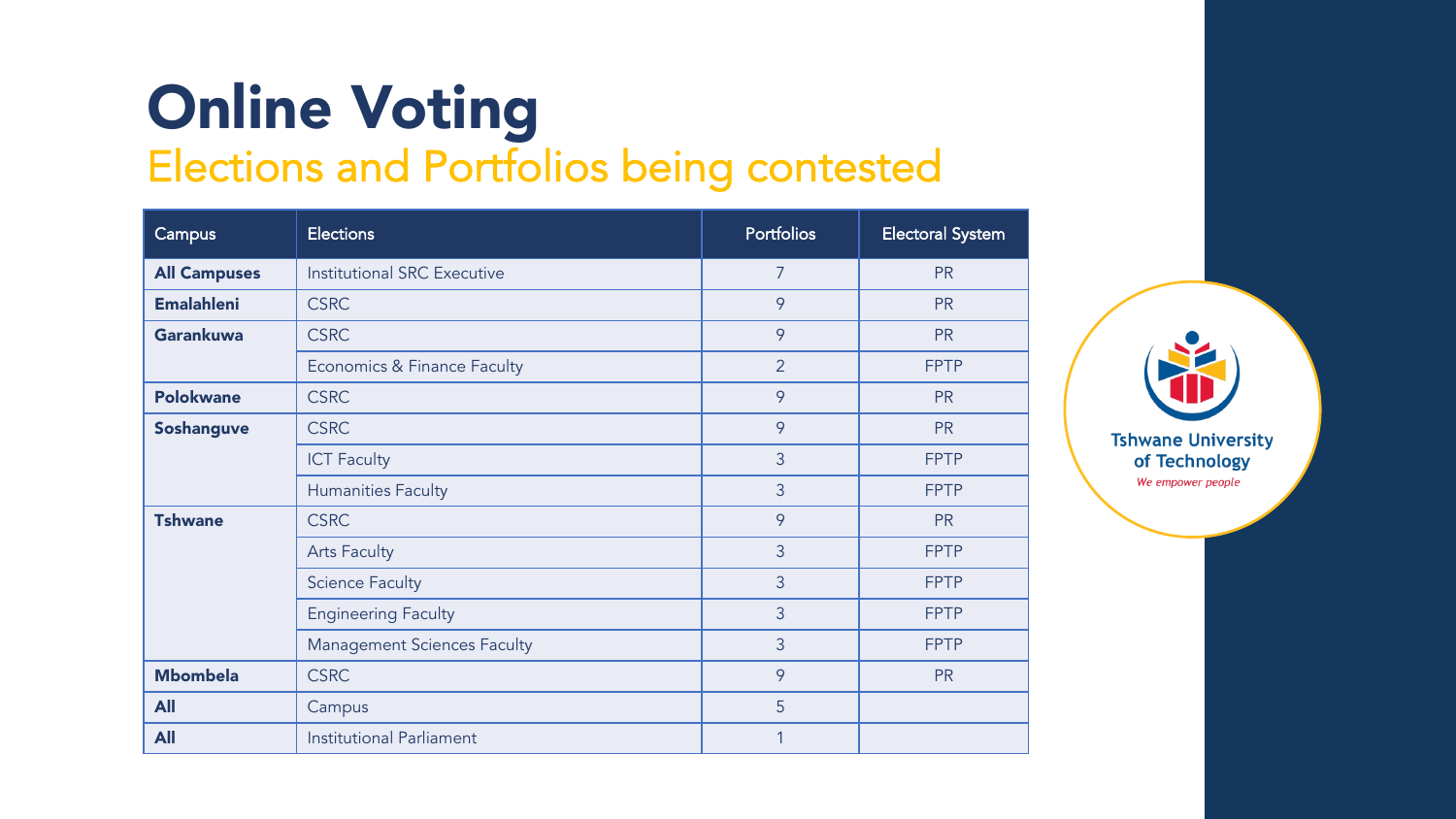# Online Voting Rules

#### How many candidates and organizations are contesting the election and what does each promise?

Organizations in all campuses are contesting the ISRC and CSRC election

The manifesto of each SFC candidate and organization is obtainable from the online ballot and from the elections website

#### Where can I find the photos of the candidates? Will they be on the ballot paper?

The ISRC and CSRC elections are contesting by organizations and not individuals

Candidate photos for faculty SRC elections will be on the ballot paper

#### How many votes am I allowed to cast?

The instructions for each ballot will appear on the ballot.

Students may choose to abstain completely from voting in which case they will forfeit all three votes.

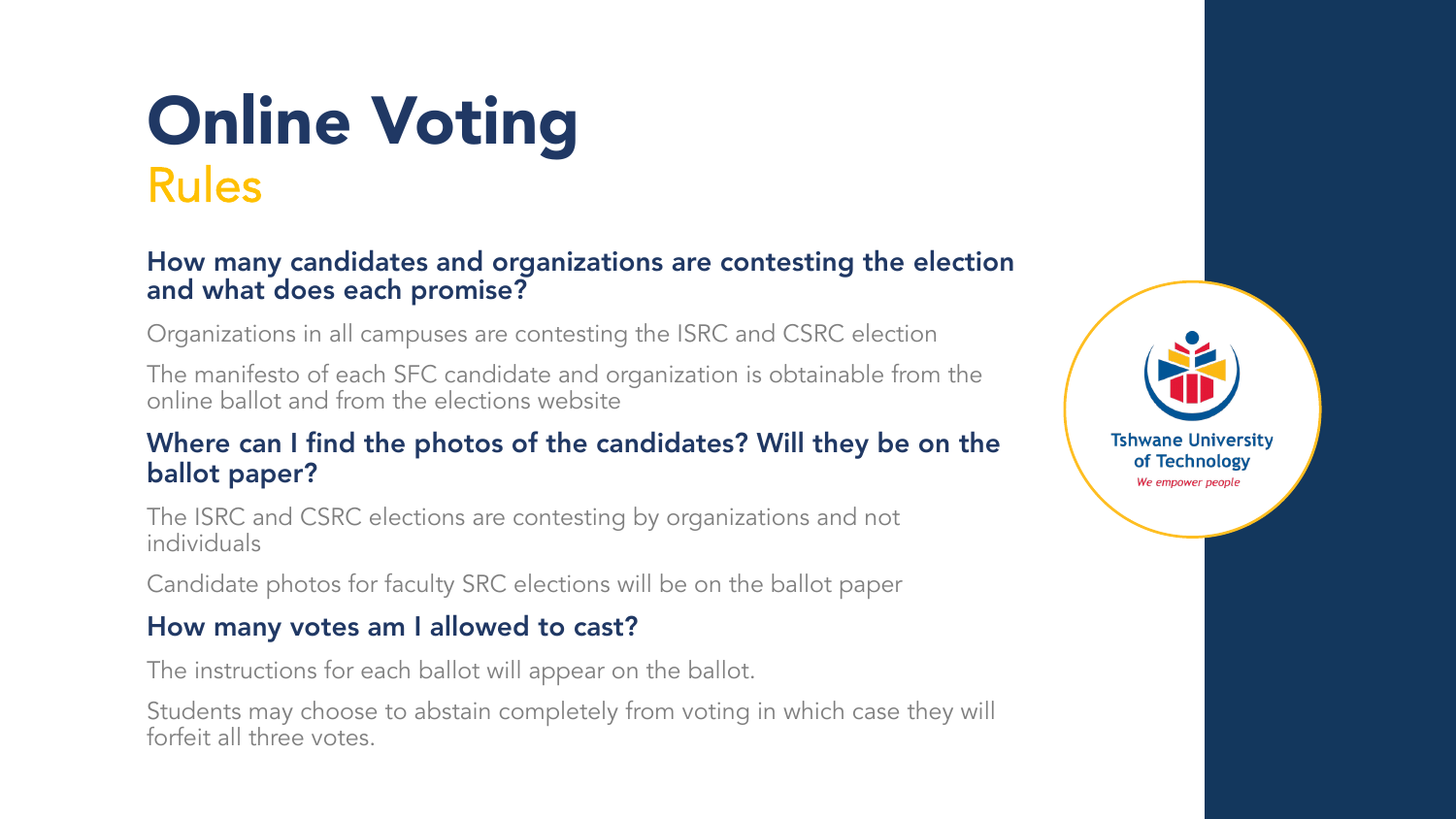### Online Voting **Requirements**

### You will need the following to cast you ballot

- 1. A reliable electronic device that is connected to the internet. This could be a smart phone, a laptop, desktop or tablet
- 2. Voting credentials

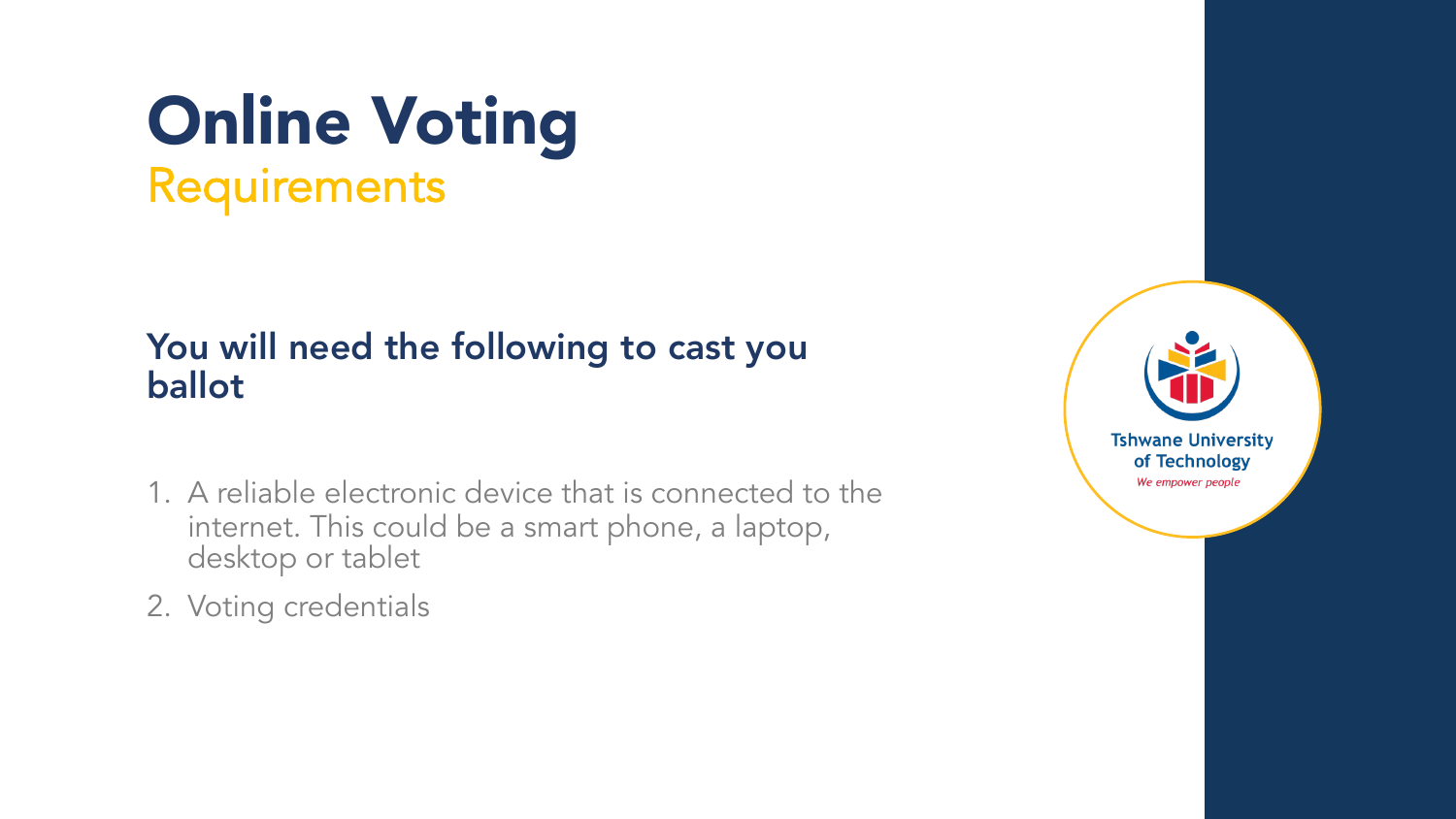# Online Voting Voting onsite at a kiosk

- 1. A few physical sites located on campus will be available for you to go to for voting if this is your preferred way of voting
- 2. Each physical site will have an electronic device that is connected to the internet
- 3. The same election system as that used by students voting on their phones and laptops will be accessible on the device at the voting site
- 4. An election official will be available at each site to assist you

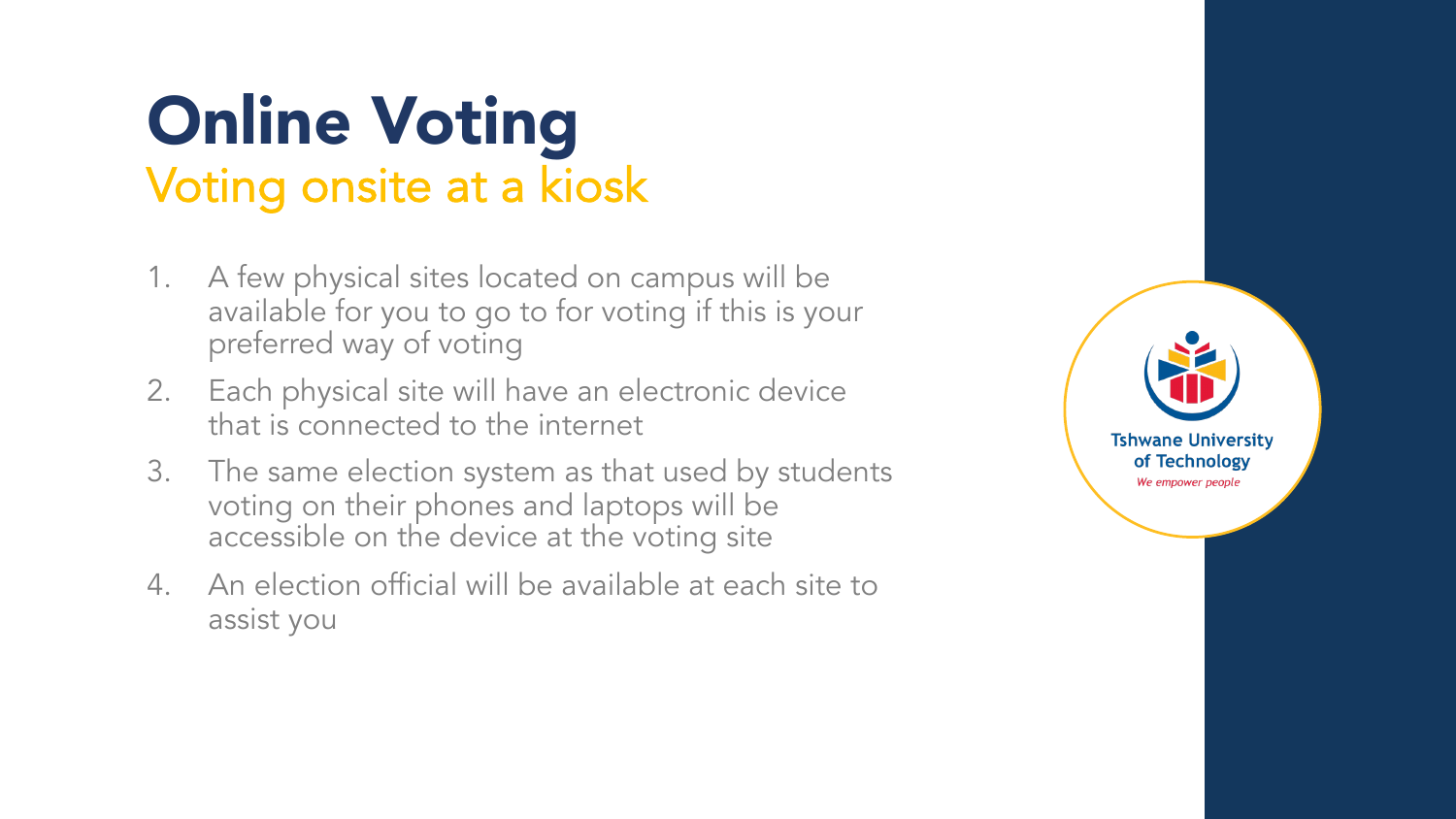# Online Voting 5 Steps to casting your vote online

- 1. Get your voting credentials via email, SMS or from the dedicated elections website
- 2. Access the voting link
- 3. Provide your credentials
- 4. Make your choices
- 5. Review and edit choices
- 6. Submit
- 7. Get a Verification Receipt

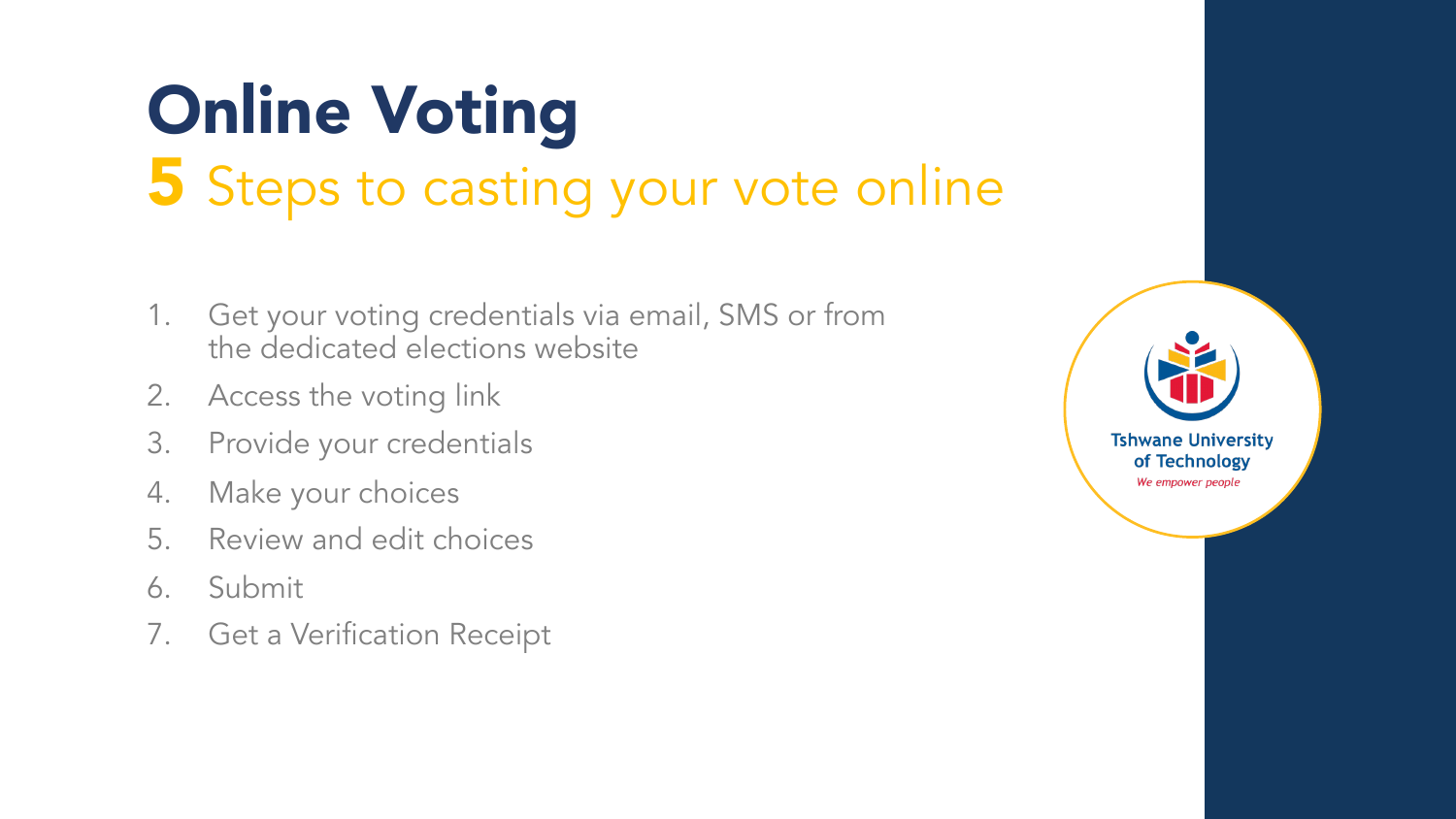# Step 1 Get Your Voting Credentials

### What credentials are required?

- 1. Access Key (15-digit unique alpha-numeric PIN). It can be used only once.
- 2. Student Number

### Where do I get the Credentials from?

- 1. Email: from the independent election administrator
- 2. SMS: from the independent election administrator
- 3. Election Website: "Access Key Request" button on the home page

#### Are the Access Keys on email, SMS and the website different?

Only one unique access key is assigned to each student

Accessing the key via email, SMS and/or website will provide you with the same key

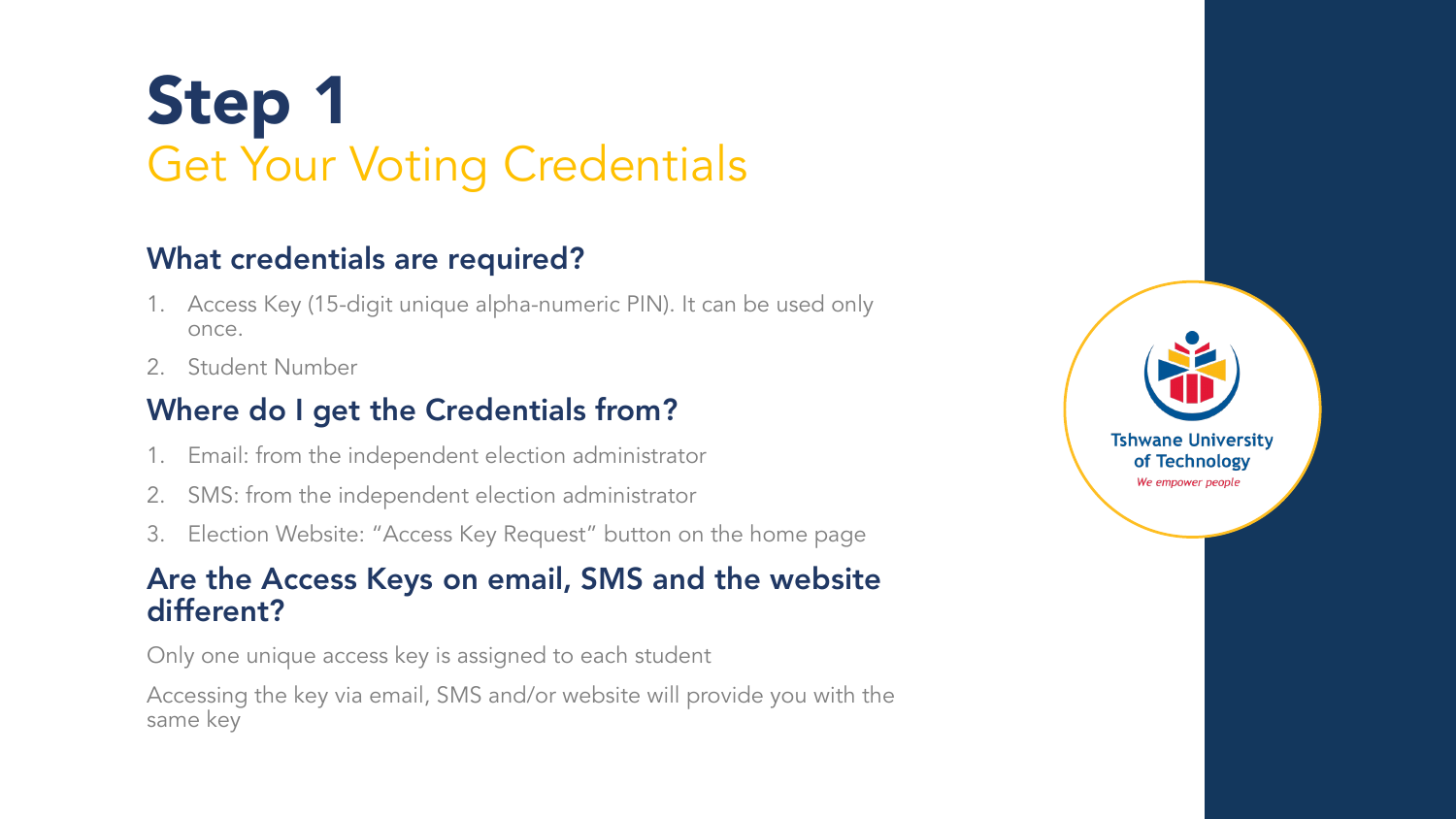## Step 2 Access the Voting Link

### What is a Voting Link?

The voting link provides you with access to the voting platform. It is a shortcut to the voting system

### How do I get the link?

- 1. Email
- 2. SMS
- 3. Election Website

### What if the link does not work?

- 1. Check your internet connection
- 2. Avoid copying and pasting the link. The most reliable way is to click on the link to access the voting system

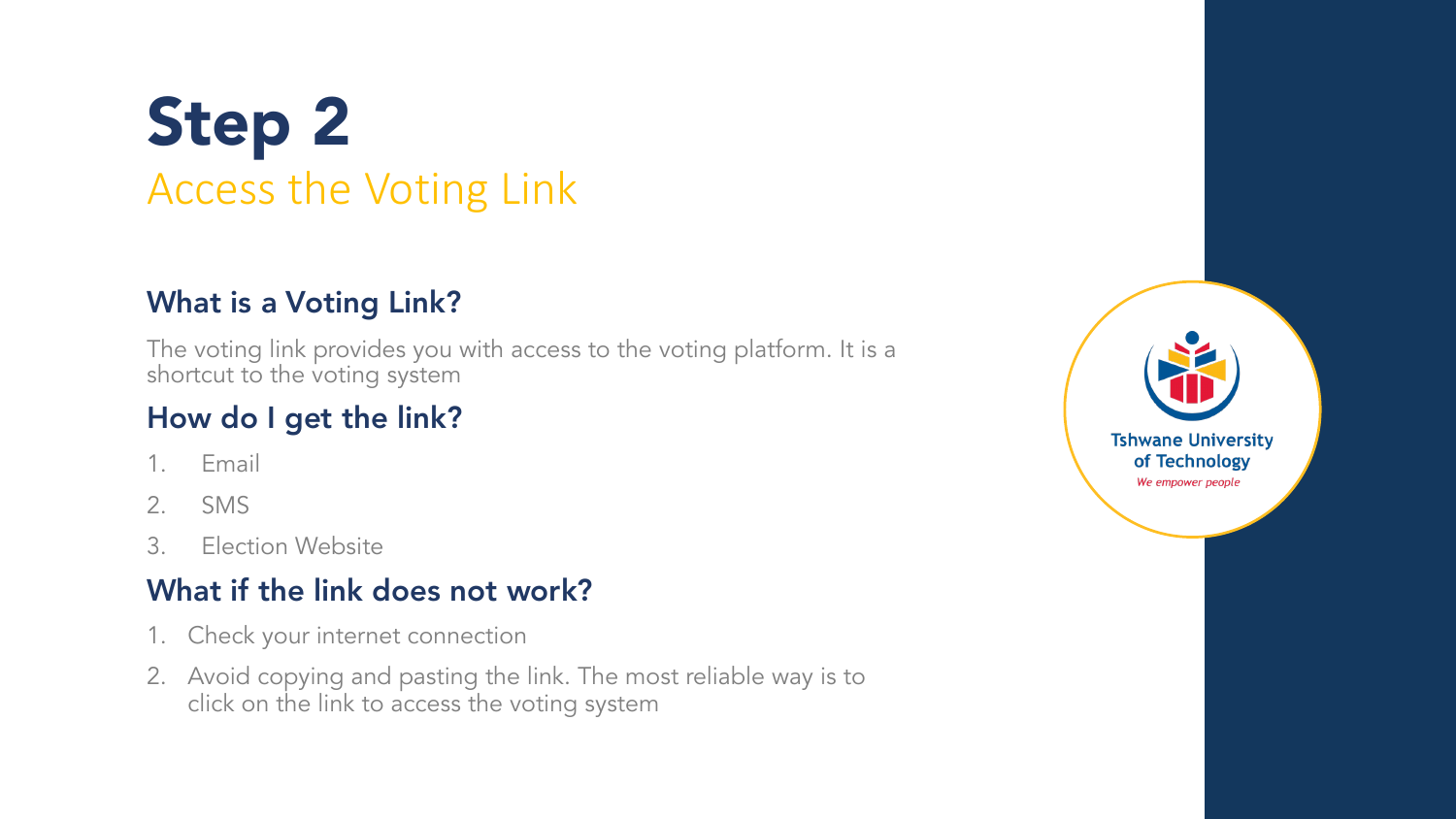## Step 3 Provide your credentials

The voting platform will request you to provide your access key and student number when using a computer (laptop or desktop), tablet or smartphone to vote

#### Access Key

- 1. Make sure that there are no spaces before, in-between and after the access key when copying and pasting it
- 2. If transcribing the access key, make sure that it is done accurately and that you do not miss a digit/character

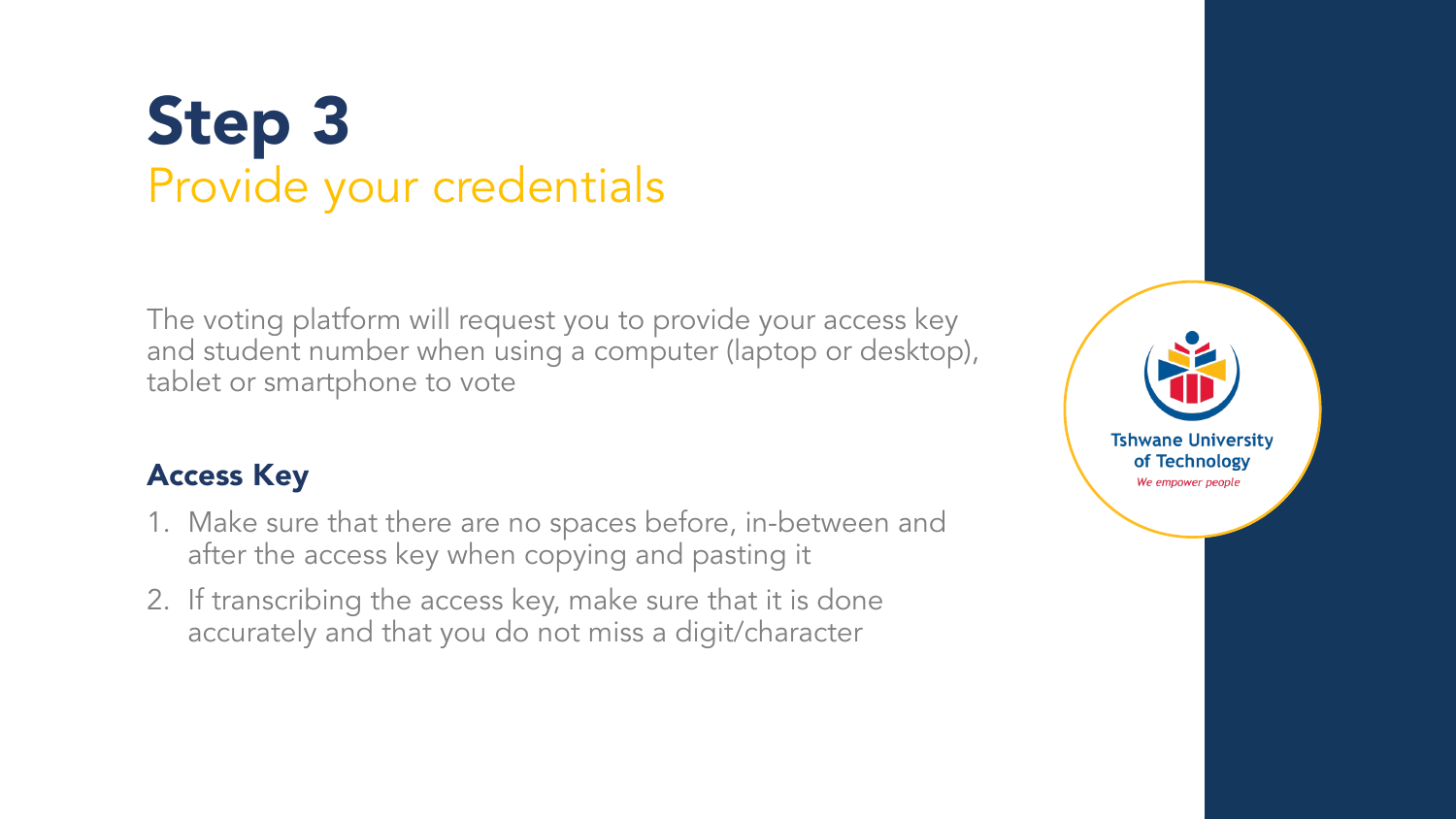### Step 4 Make your choices

- 1. The ballot lists all organizations pr candidates alphabetically by name (organizations) or surname (SFC)
- 2. You will be able to scroll down to see all the candidates
- 3. This election allows you to vote for one candidate per portfolio
- 4. You may choose to abstain from casting your ballot. To do so you will select the "Abstain" option
- 5. Choices are made by clicking in the box next to the candidate's photo and name on the right

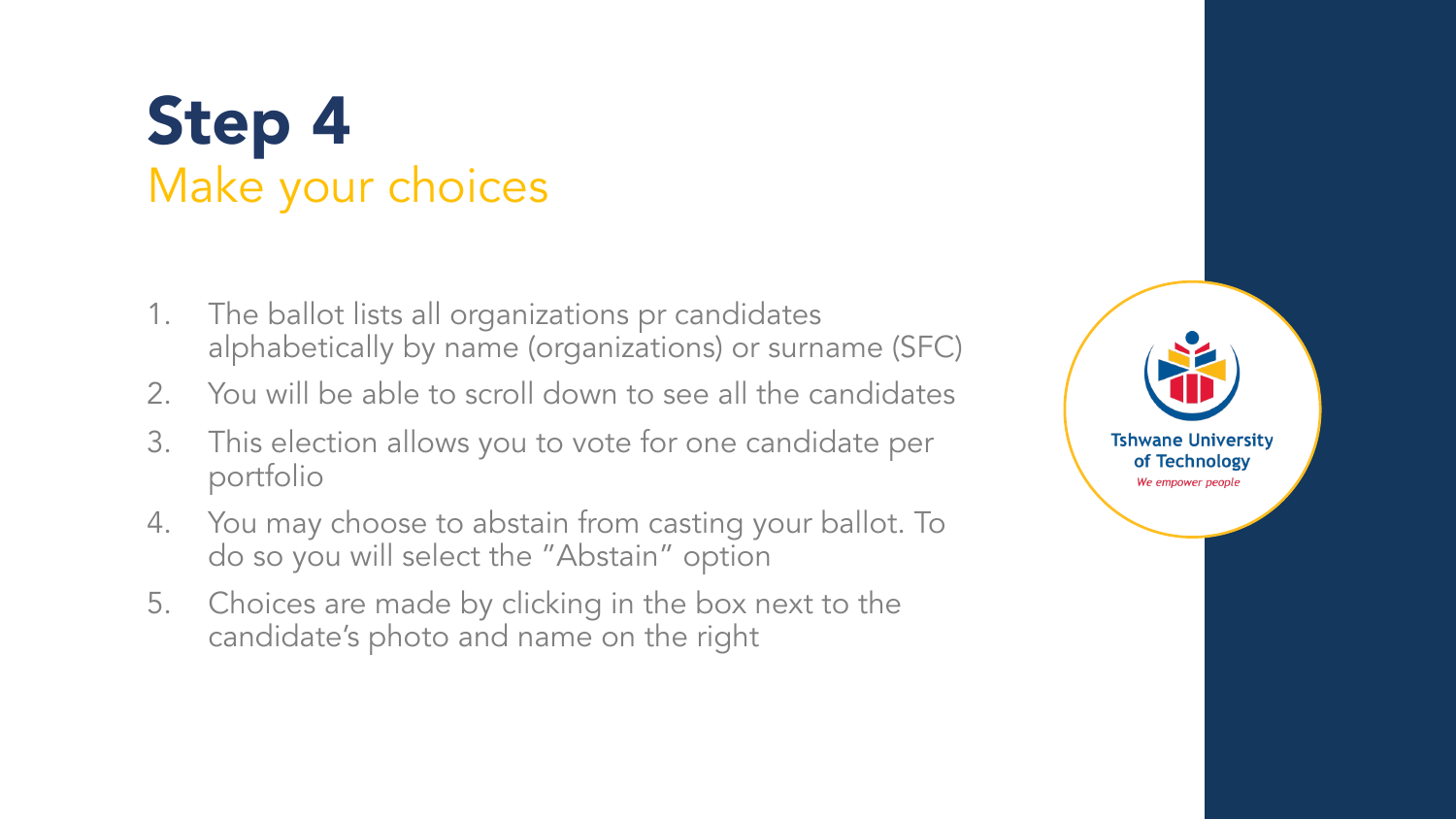## Step 5 Review and edit your choices

- 1. Once your choices are made, you will have the option to see the choices and to review and edit them
- 2. You will be able to make completely new choices
- 3. Once the review and editing is done you will then confirm the choices and submit your ballot

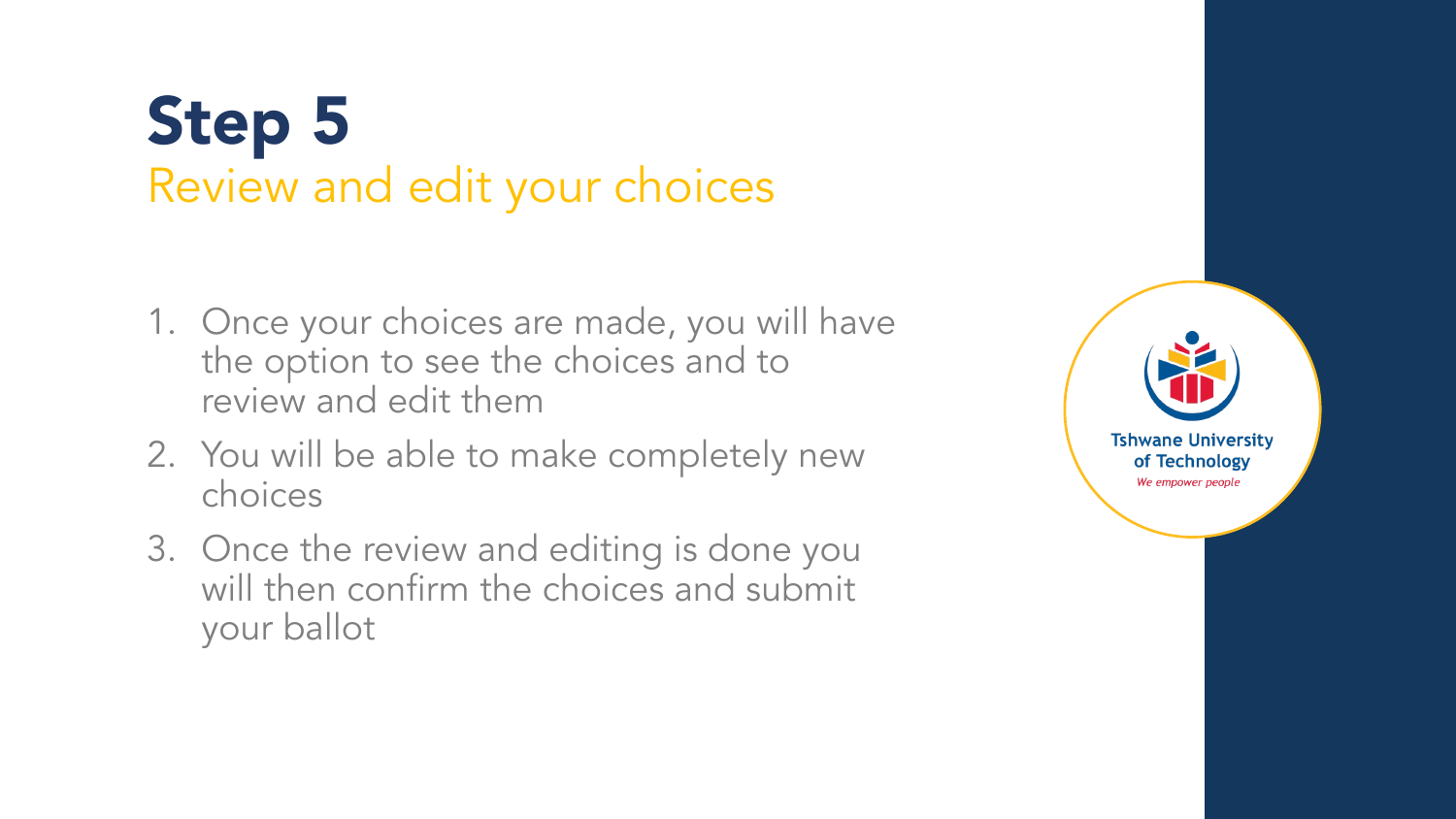# Step 6 Submitting your ballot

- 1. To submit you ballot you need to press the submit button by clicking on it.
- 2. Once the ballot is submitted, you will not be able to vote again